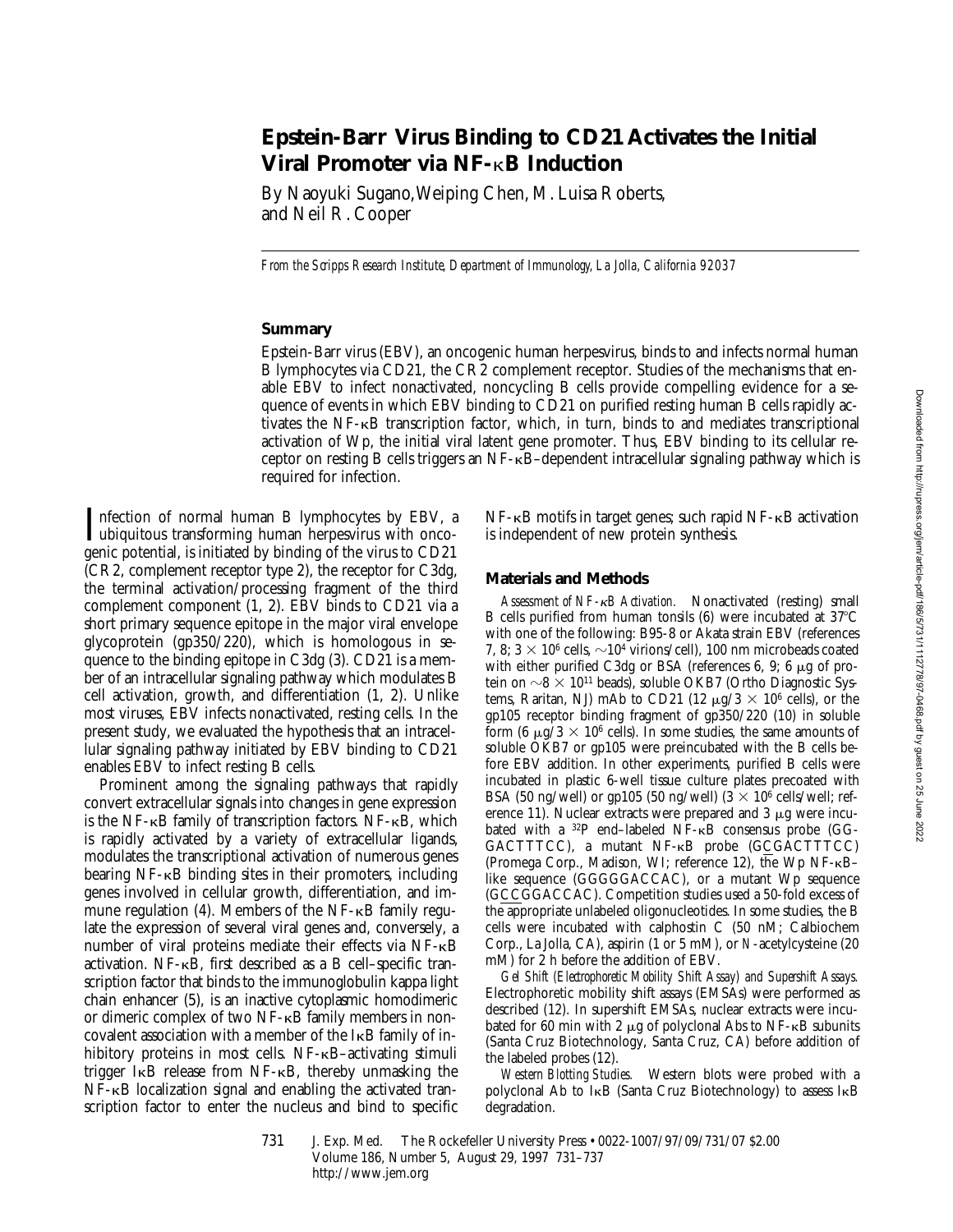

Figure 1. NF-kB induction by CD21 ligands. (A) NF-kB activation by EBV. Nuclear extracts from purified resting B cells incubated with B95-8 EBV for the designated times were analyzed by EMSA for ability to bind to an NF-kB consensus probe. (*B*) Specificity of NF-kB binding. Homologous wild type (*wt*) and mutant (*mut*) NF-kB probes were evaluated for ability to inhibit binding of the NF-kB consensus probe by EMSA. (*C*) NF-kB activation by C3dg. Nuclear extracts from purified resting B cells incubated with microbeads coated with C3dg or BSA were evaluated for the presence of activated NF-kB by EMSA. (*D*) CD21 dependence of NF-kB activation. Purified resting B cells were incubated with soluble gp105 or OKB7 for 1 h, or with the same amounts of gp105 (*EBV* + *gp105*) or OKB7 (*EBV* + *OKB7*) for 1 h before EBV addition. Nuclear extracts were prepared 15 min after EBV addition. B cells were also incubated in BSA- or gp105-coated plastic culture wells (pl.) for 15 min. Ability to bind to an NF-KB consensus probe was evaluated by EMSA. (*E*) Composition of NF-kB. Nuclear extracts from purified resting B cells 30 min after EBV addition were incubated with p50, p65, c-rel or p52 Abs to NF-kB subunits before addition of the NF-kB consensus probe and analysis by EMSA. (*F, top*) Effect of calphostin C on NF-kB activation. Nuclear extracts prepared 30 min after EBV addition to purified resting B cells that had been preincubated for 2 h with calphostin C (50 nM) or buffer, were examined for NF-κB activation by EMSA. (*F, bottom*) Assessment of IκBα. The same samples were evaluated for IκBα by the Western blotting procedure. Control lanes  $(-)$  do not contain EBV.

*RNase Protection Studies.* These were carried out with RNA from 106 live cells (Ficoll-Paque; Pharmacia Biotech, Piscataway, NJ) 24 h after EBV addition with antisense probes for Epstein-Barr virus nuclear antigen (EBNA) 2 and the ribosomal protein L32 (rpL32) housekeeping gene, as described (11).

*EBV-induced B Cell Transformation.* Incorporation of [3H]thymidine was assessed as described (11).

*Reverse Transcriptase PCR to Evaluate Wp Activation.* RNA was extracted (Tripure; Boehringer Mannheim, Indianapolis, IN), reverse transcribed with Moloney murine leukemia virus reverse transcriptase (GIBCO BRL, Gaithersburg, MD). 20% of the product (from 106 cells) was analyzed by PCR (45 cycles with replenishment of dNTP and Taq at 30 cycles) with the following primers:

5'-GTCCACACAAATCCTAG-3' and 3'-CCCTGAAGGTGA-ACCGCTTA-5', which yield a 210-bp product.

*Transfection Studies and Chloramphenicol Acetyltransferase Assays.* Transfections in 293 cells used the lipofectamine procedure, using  $1 \mu$ g of each plasmid and vector (pSV2gpt and pSG5) to balance the amount of DNA (12). Chloramphenicol acetyltransferase (CAT)1 assays were carried out with a CAT enzyme

<sup>1</sup>*Abbreviations used in this paper:* CAT, chloramphenicol acetyltransferase; EBNA, Epstein-Barr virus nuclear antigen; EMSA, electrophoretic mobility shift assay; LTR, long-terminal repeat; PKC, protein kinase C; rpL32, ribosomal protein L32; RT, reverse transcriptase.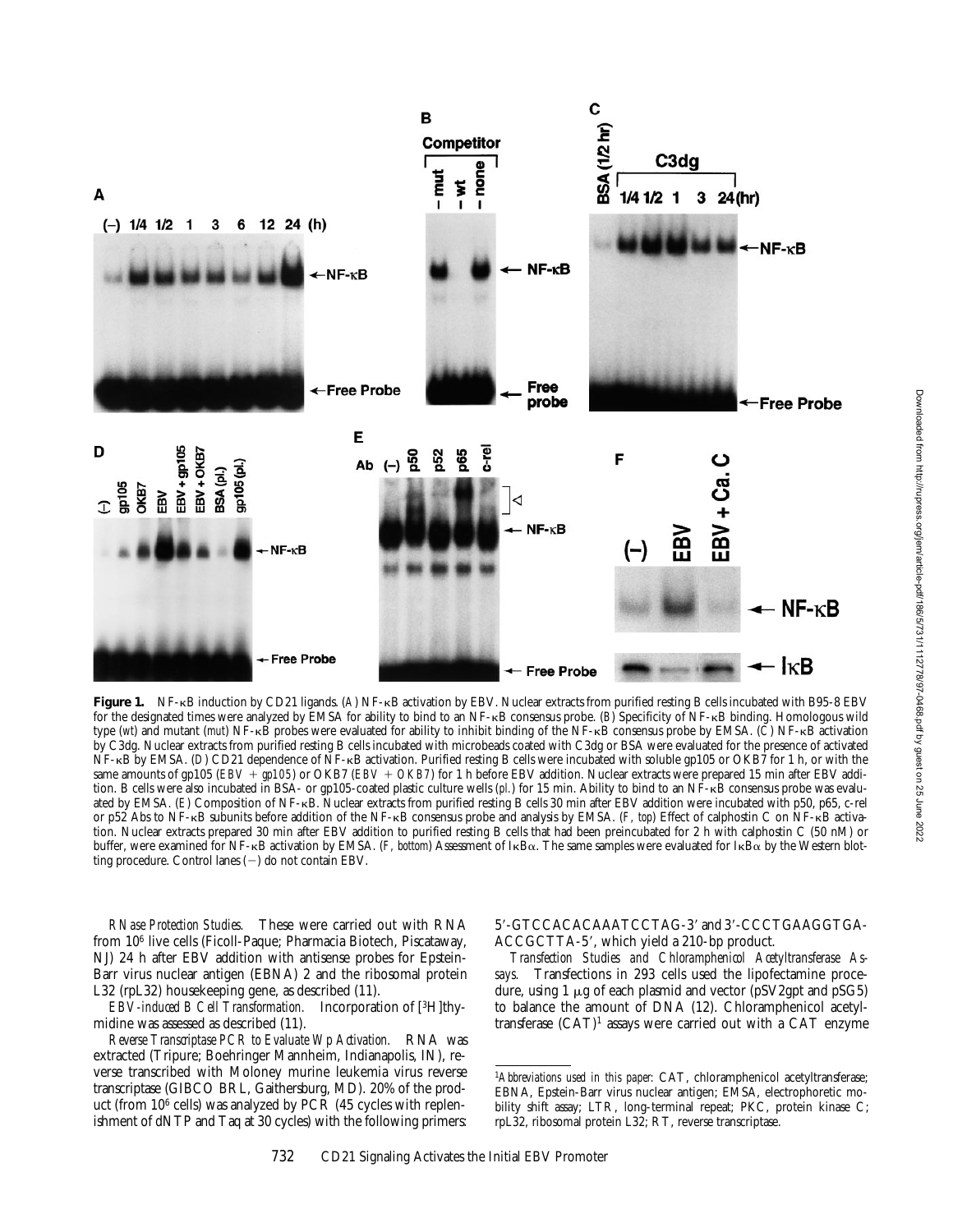assay kit (Promega Corp.) and quantitated with a PhosphorImager (Molecular Dynamics, Sunnyvale, CA).

### **Results and Discussion**

Nuclear extracts prepared from highly purified resting (nonactivated) human tonsil B cells incubated with EBV for varying periods of time at  $37^{\circ}$ C were assessed for ability to bind to an NF-kB consensus probe in gel shift assays. Nuclear NF-kB–binding activity increased rapidly from low constitutive levels to reach peak values 15–30 min after EBV addition (Fig. 1 *A*). Activation was inhibited by the unlabeled wild-type oligonucleotide, but not by a mutant oligonucleotide, demonstrating specificity (Fig. 1 *B*). After a modest decline, EBV-induced NF-kB–binding activity increased 24 h after EBV addition, likely due to the actions of EBNA 2 and latent membrane protein 1, two EBV latent genes expressed in the first days after infection (13, 14) which activate  $NF$ - $\kappa$ B (15, 16). Similar studies with purified tonsil B cells from  $>$ 10 individuals with two EBV strains (Akata and B95-8) gave comparable results. C3dg-coated microbeads gave the same pattern of rapid NF-kB activation (Fig. 1 *C*) but without the second increase 24 h later.

Additional studies were performed to confirm the dependence of NF-kB activation on CD21 ligation. Among these were experiments to assess the ability of the recombinant soluble gp105 fragment of EBV gp350/220 and mAb OKB7 to inhibit EBV-induced NF-kB activation; both of these proteins bind to CD21 and block EBV binding to, and infection of, B cells (3, 10, 17–19). The EBV-induced 15-fold increase in NF-kB binding activity was reduced to 4- and 2.5-fold by preincubating the cells with soluble gp105 and OKB7, respectively, before EBV addition (Fig. 1 *D*); these values are close to the 2- and 3-fold NF-kB induction produced by gp105 and OKB7 alone, respectively (Fig. 1 *D*). In another approach, gp105 adsorbed to plastic increased NF- $\kappa$ B-binding activity  $\sim$ 12-fold over control

levels obtained with BSA-coated wells (Fig. 1 *D*), a finding which also suggests that CD21 aggregation is important for NF-kB induction. The demonstration that C3dg, gp105, and OKB7 all activate NF-kB provides unequivocal direct evidence that CD21 ligation alone mediates activation of the transcription factor. Furthermore, EBV-induced NFkB activation is solely dependent on CD21 ligation, and is not due to other virus–cell interactions, since both gp105 and OKB7 inhibit the marked NF-kB activation induced by EBV.

Supershift EMSAs carried out to determine the composition of EBV-induced NF-kB showed that Abs to p50, as well as p65, produced prominent supershifted bands, whereas Abs to p52 and c-rel gave very weak supershifted bands (Fig. 1 *E*). Thus, activated NF- $\kappa$ B induced by EBV binding to CD21 contains both p50 and p65, but possible contributions of p52 and c-rel cannot be eliminated.

NF-kB activation is mediated by a process which involves IkB phosphorylation on specific serine residues, ubiquination, and degradation (20). The signaling pathway and enzyme(s) responsible for phosphorylating  $I \kappa B$  in cells have not been definitively identified, although protein kinase C (PKC) and several other kinases possess this property in vitro (21). In the present studies, EBV-induced NF- $\kappa$ B activation was associated with I $\kappa$ B degradation (Fig. 1) *F*). NF-kB activation and IkB degradation were both markedly inhibited by preincubating purified resting B cells with 50 nM calphostin C, a potent ( $IC_{50} = 50$  nM), specific PKC inhibitor in the nM concentration range for 2 h before EBV addition (22, 23; Fig. 1 *F*). These findings strongly imply that  $NF-\kappa B$  activation triggered by  $EBV$ binding to CD21 on B cells is PKC dependent, and associated with IkB degradation.

The biological relevance of EBV-induced NF-kB activation was addressed by evaluating the effects of aspirin on the initial stages of EBV infection; aspirin inhibits NF-kB activation induced by different stimuli in multiple cell types



**Figure 2.** Inhibition of EBV-induced NF-kB activation and EBV infection by aspirin. (*A*) Effect of aspirin on EBV-induced NF-kB activation. Purified resting B cells were preincubated with aspirin for 2 h before EBV addition. Nuclear extracts were prepared 30 min later and assessed for NF-kB activation. (*B*) Effect of aspirin on EBNA 2 transcription. Purified resting B cells were incubated with aspirin for 2 h before EBV addition. RNA was extracted 24 h after EBV addition and analyzed in RNase protection assays. (*C*) Effect of aspirin on EBV-induced [3H]thymidine incorporation. Purified resting B cells were preincubated with aspirin for 2 h before EBV addition, and ability to incorporate [3H]thymidine was evaluated 14 d later.

#### 733 Sugano et al.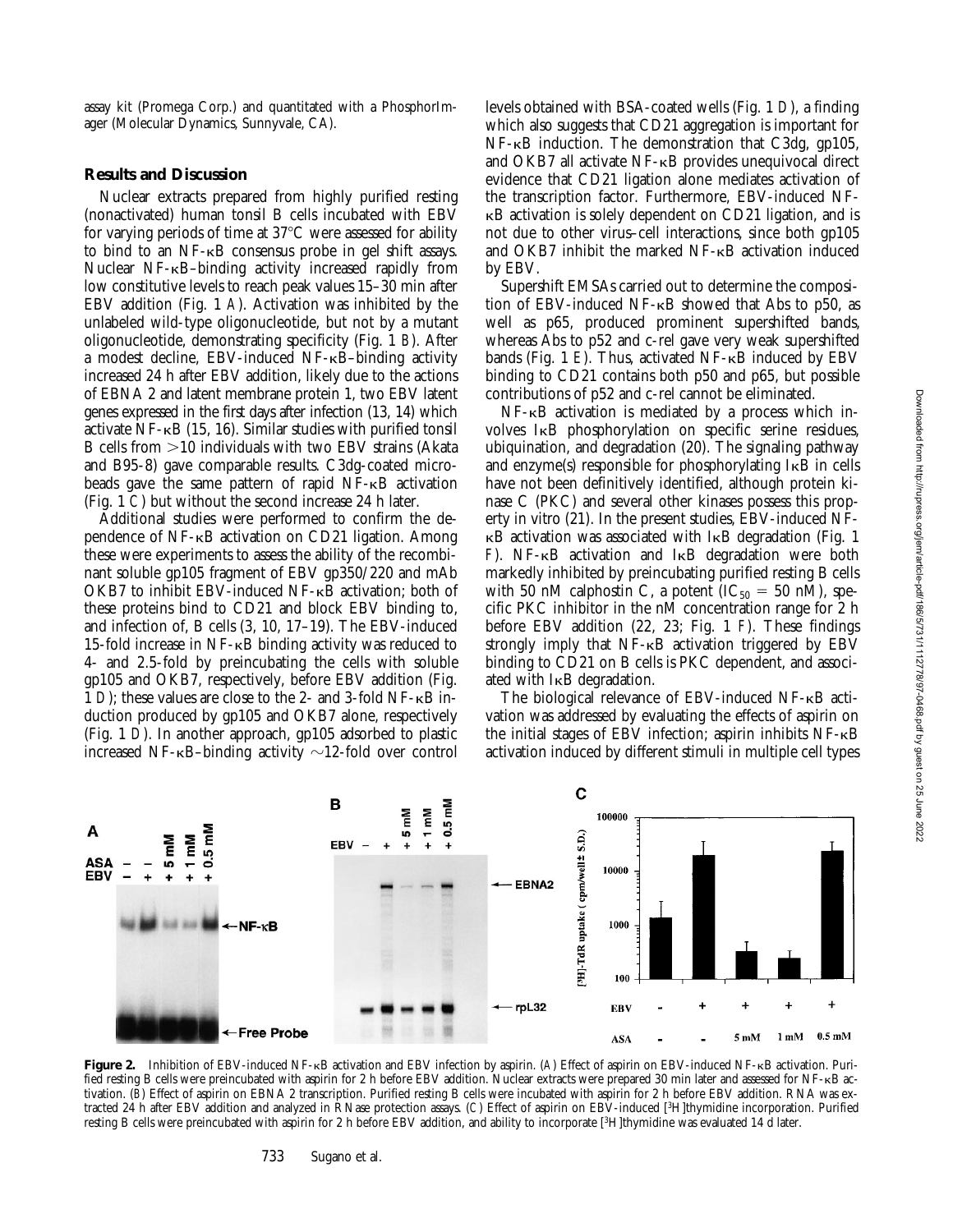

**Figure 3.** Wp activation early in EBV infection. (*A*) Time course of Wp activation. EBV was incubated with resting B cells and Wp initiated transcription was evaluated at the designated times by RT PCR. (*B*) Effect of calphostin C. Resting B cells were preincubated with calphostin C (50 nM) for 2 h before  $EBV$  addition. 4 h later, transcription of Wp and the rpL32 housekeeping gene were evaluated by RT PCR.

via unknown mechanisms in vitro and in vivo (24, 25). EBV-induced NF-kB activation was markedly inhibited by pretreating resting B cells for 2 h with 5 mM or 1 mM aspirin (Fig. 2 *A*). RNase protection assays showed that aspirin inhibited transcription of EBNA 2, one of the first expressed EBV latent genes (Fig. 2 *B*). Aspirin, which is not a general transcriptional inhibitor, only modestly reduced messenger RNA levels of the rpL32 housekeeping gene (50% at 5 mM; Fig. 2 *B*). Scanning and expression of the pixel density units as EBNA 2/rpL32 ratios to compensate for the effects on rpL32 transcription revealed that 0.5, 1, and 5 mM aspirin inhibited EBNA 2 transcription by 12, 58, and 73%, respectively. Pretreatment with 1 or 5 mM aspirin also inhibited EBV-induced thymidine incorporation 14 d after infection by 99%; this time point largely assesses EBV-induced transformation and immortalization (Fig. 2 *C*). Another NF-kB inhibitor, *N*-acetylcysteine (20 mM), also completely blocked NF- $\kappa$ B activation 30 min after EBV addition, and thymidine incorporation 14 d after infection (not shown); this agent inhibits  $NF - \kappa B$  activation via its antioxidative properties (26), which is likely a different mechanism than aspirin. Although neither aspirin nor *N*-acetylcysteine are specific NF-kB inhibitors, their common ability to block EBV-induced activation is consistent with an essential role for NF-kB activation in the initial stages of EBV infection of resting B cells.

Since aspirin inhibited EBNA 2 transcription, we focused on the initial EBNA 2 promoter, Wp, as a potential target for the NF-kB–dependent signaling pathway. EBNA 2 and EBNA leader protein are initially transcribed from Wp, a promoter located in the major long internal repeat (BamH1 W; reference 27). Transcription from Wp does not require new protein synthesis (28). For Wp to represent a target of the signaling pathway, the viral genome must have reached the nucleus and transcriptional activation of Wp must have occurred within the time frame of EBV-induced NF-kB activation. Although viral nucleocapsids are detectable near the nucleus 60 to 90 min after infection (29), EBNA 2 RNA and protein have not been detected until 8–12 h after EBV addition (13, 14). In the present studies, transcrip-

tion from Wp was evident 3 h after EBV addition to resting B cells by RT PCR (Fig. 3 *A*), clearly within the time of marked NF-kB activation; in addition, Wp activation was sensitive to 50 nM calphostin C (Fig. 3 *B*), further implicating the NF-kB signaling pathway. The earlier time frame for viral gene transcription obtained here in comparison to previous studies is undoubtedly explained by the use of the more sensitive RT PCR technique.

In examining the region in  $Wp 5'$  to the TATA box, an NF-kB–like sequence was found (GGGGGACCAC versus GGGA/GNNC/TC/TCC for the NF-kB consensus binding sequence) beginning  $19$  nucleotides  $5'$  to the TATA box. Adenine, rather than cytosine, at position 9 has been reported to be occasionally used in NF-kB–binding sequences in other promoters (30). EMSAs revealed that nuclear extracts from resting B cells 30 min after EBV addition bound to an oligonucleotide that duplicated the Wp NF-kB–like sequence (Fig. 4 *A*). Binding was inhibited by an oligonucleotide with the same sequence and by a probe duplicating the  $NF-\kappa B$  consensus binding site, but unaffected by a mutant Wp oligonucleotide (Fig. 4 *A*). Reciprocally, binding of the consensus NF-kB probe was competed by the Wp probe and the NF-kB consensus probe, but not by the mutant Wp probe (Fig. 4 *A*).

The final series of studies were carried out to determine whether EBV binding to CD21 activates Wp transcription via NF-kB. It was not possible to transfect resting human B cells with a Wp reporter construct and then add a CD21 ligand to directly answer this question because of the known extremely low efficiency with which resting B cells support the expression of transfected DNA (12, 31). Transfection efficiency is modestly improved by pretreatment of the cells with a phorbol ester (31), but this results in NFkB activation (not shown). Although transfection efficiency is also improved by preexposing B cells to the major EBV glycoprotein (12, 32), this approach was not feasible here since the viral protein is a CD21 ligand. As an alternative approach, human 293 primary embryonal kidney cells were cotransfected with p50, p65, or p50 plus p65 expression plasmids together with one of two CAT reporter plas-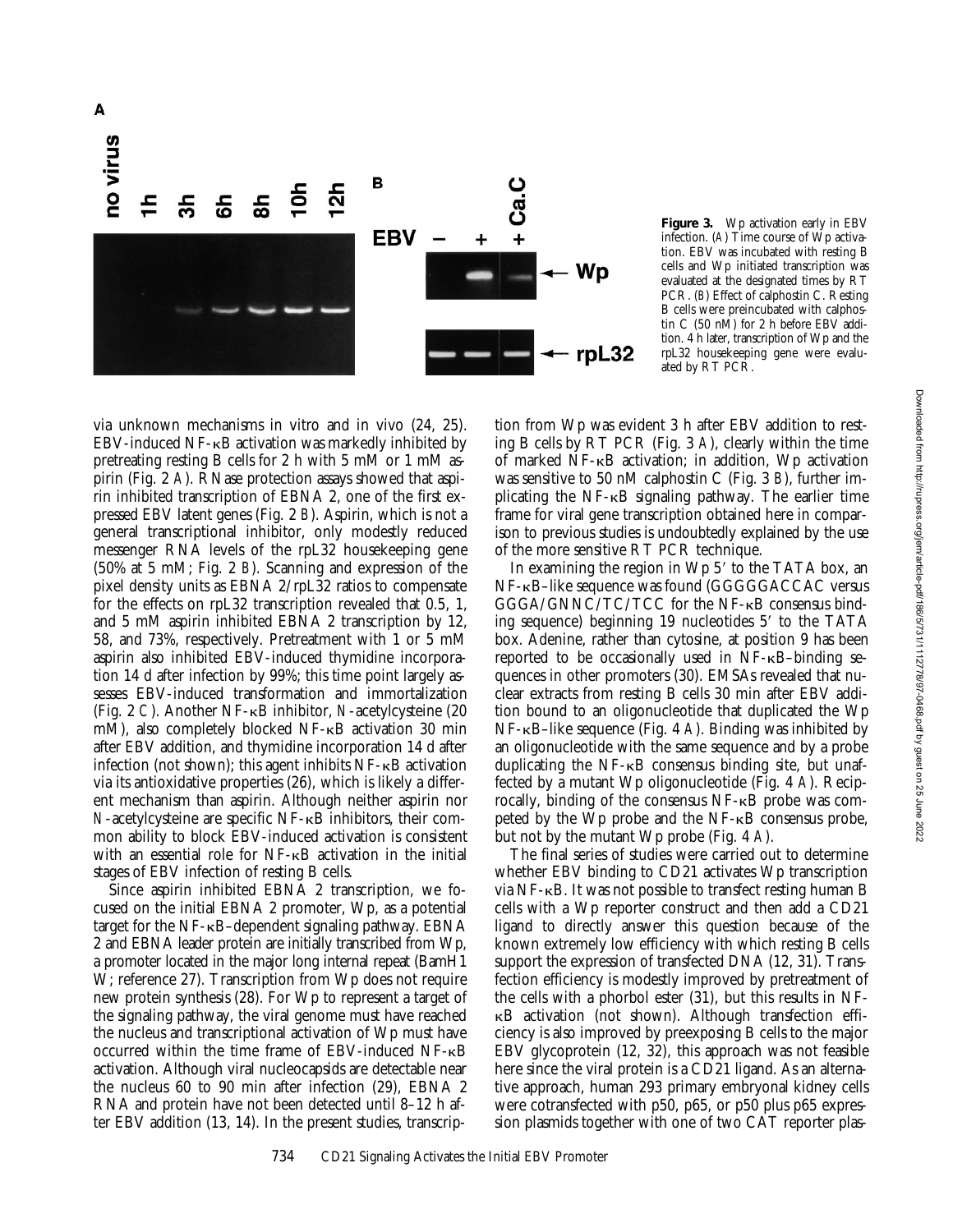

**Figure 4.** NF-kB activated by EBV binding binds to and activates Wp. (*A*) Binding of activated NF-kB to the NF-kB–like site in Wp. Nuclear extracts from purified resting B cells 30 min after addition of EBV were evaluated for ability to bind to labeled probes duplicating the NF-kB–like site in Wp (left), or an NF-kB consensus sequence (right), by EMSA. Competition studies were carried out with unlabeled probes reflecting the wild-type Wp sequence (*Wp wt*), Wp bearing a mutant NF-kB–like sequence (*Wp mut*), or the wild-type NF-kB consensus sequence (*NF-*kB). (*B*) Transcriptional activation of Wp by NF-kB. CAT activity assays were carried out in human 293 cells cotransfected with p50, p65, or p50 plus p65 expression plasmids together with a Wp CAT reporter plasmid, a Wp CAT reporter plasmid with a mutated NF-KB site, or an HIV CAT reporter plasmid.

mids: Wp CAT, containing an intact NF-kB site (GGGG-GACCAC) or mutant Wp CAT (GCCGGACCAC). As a positive control, the pU3R-III-CAT construct containing the HIV long-terminal repeat (LTR) containing two NF-kB sites (italicized in *GGGACTTTCC*GCTG*GGGACTT-TCC*; reference 33) was also cotransfected together with the p50, p65, or p50 plus p65 expression plasmids. CAT activity was assessed 72 h after transfection. Wp CAT containing the native NF-kB sequence was activated in cells cotransfected with the p50 expression plasmid alone (8.5-fold increase over background levels), and in cells cotransfected with the p50 and p65 expression plasmids together (5.8-fold increase) (Fig. 4 *B*). Wp activation by p50 and by p50 plus p65 was NF-kB–dependent, since it did not occur with the mutant Wp CAT construct (Fig. 4 *B*). Also, the background Wp CAT activation observed in the vector control is due to endogenous activated  $NF$ - $\kappa$ B in the 293 cells, since it was not observed with the mutant Wp CAT construct (Fig. 4 *B*). In contrast to these results with Wp CAT, the reversed pattern with regard to p50 and p65 was obtained in the positive control studies with the HIV LTR CAT construct (Fig. 4 *B*). Thus, the HIV LTR CAT construct was activated by p65 alone (3.9-fold increase over background) and by p50 plus p65 (2.7-fold increase), but not by p50 alone, in confirmation of published studies (34, 35); these findings also confirm the functional integrity of the p65 expression construct. Identical results were obtained in four additional independent studies of this type. The finding that the p50 expression plasmid alone activated Wp CAT in an NF-kB– dependent manner was unanticipated. This Wp activation is not likely to be due to p50–p65 heterodimers formed between the expressed p50 and endogenous p65 in the 293 cells, since the p50 construct alone would have activated

the HIV LTR CAT construct if sufficient p65 were present to form significant concentrations of such heterodimers in the cells. Thus, Wp can be readily activated by p50 homodimers, as well as by p50–p65 heterodimers. Although p50 homodimers generally act as suppressors of gene activation (4), p50 homodimers do activate certain promoters, such as the MHC H-2 class I gene (36). However, in B cells, p50-p65 heterodimers probably mediate Wp activation after EBV binding to CD21, since activated NF-kB induced by EBV binding contains p50 and p65, as described earlier, and these proteins preferentially form heterodimers rather than homodimers.

These studies provide compelling evidence for a sequence of events in which EBV binding to the CD21 viral receptor on the membrane of resting human B cells very rapidly activates NF-kB, which, after translocation to the nucleus, binds to an  $NF$ - $\kappa$ B binding site in Wp, the initial viral promoter. Transfection approaches indicate that NF- $\kappa$ B p50 homodimers, as well as p50–p65 heterodimers, are capable of triggering transcription from Wp. Inhibition studies also support a required role for  $NF - \kappa B$  in Wp activation and in EBV infection, and suggest possible approaches to prevent primary EBV infection. Very recent studies indicate that activated NF-kB can prevent apoptosis (37–39); this may also be relevant to CD21 signaling and infection, since prevention of apoptosis is also a requirement for EBV to immortalize cells. Although other transcription factors may also be involved, NF- $\kappa$ B activation triggered by EBV binding to CD21 plays a prominent role in permitting EBV to infect resting human B cells. These studies represent the first example of a crucial role for an intracellular signaling pathway triggered by a virus–receptor interaction in permitting virus infection.

We thank W. Haseltine, A. Israël, N. Mackman, C. Rooney, C. Rosen, and J. Sodroski for plasmids; G. Verduzco for technical assistance; G. Nemerow for recombinant gp105; B. Bradt for purified C3dg; and

735 Sugano et al.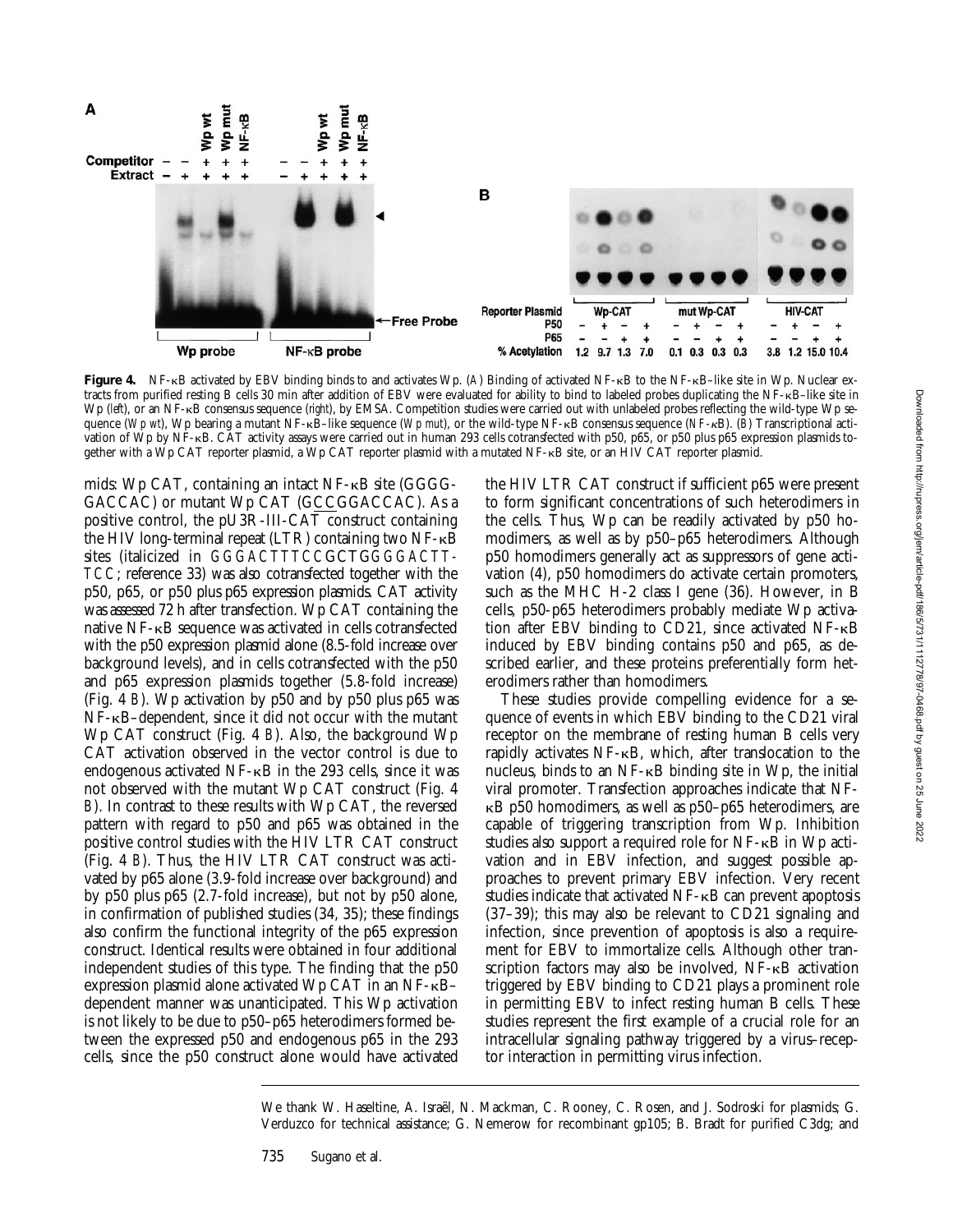Children's Hospital for human tonsil surgical specimens. We are grateful to C. Hope and J. Gausepohl for assistance with the manuscript.

This work was supported by National Institutes of Health grants RO1 AI33244, T32 AI07244, and GCRC 2MO1 RR00833. N. Sugano was supported by Nihon University (Tokyo, Japan).

Address correspondence to Dr. Neil R. Cooper, Department of Immunology, IMM-19, 10550 North Torrey Pines Rd., La Jolla, CA 92037. Phone: 619-784-8152; FAX: 619-784-8472; E-mail: nrcooper @scripps.edu. The current address of N. Sugano is Nihon University School of Dentistry, Department of Periodontology, 1-8-13 Kanda-Surugadai Chiyoda-ku, Tokyo 101, Japan. The current address of M.L. Roberts is Isis Pharmaceuticals, 2282 Faraday Ave., Carlsbad, CA 92008.

*Received for publication 19 March 1997 and in revised form 7 July 1997.*

# **References**

- 1. Nemerow, G.R., A.T. Luxembourg, and N.R. Cooper. 1994. CD21/CR2: its role in EBV infection and immune function. *Epstein Barr Virus Rep.* 1:59–64.
- 2. Fearon, D.T., and R.H. Carter. 1995. The CD19/CR2/ TAPA-1 complex of B lymphocytes: linking natural to acquired immunity. *Annu. Rev. Immunol.* 13:127–149.
- 3. Nemerow, G.R., R.A. Houghten, M.D. Moore, and N.R. Cooper. 1989. Identification of the epitope in the major envelope protein of Epstein-Barr virus that mediates viral binding to the B lymphocyte EBV receptor (CR2). *Cell.* 56:369– 377.
- 4. Miyamoto, S., and M. Verma. 1995. REL/NF-kB/IkB story. *Adv. Cancer Res.* 66:255–292.
- 5. Sen, R., and D. Baltimore. 1986. Multiple nuclear factors interact with the immunoglobulin enhancer sequences. *Cell.* 46:705–716.
- 6. Luxembourg, A.T., and N.R. Cooper. 1994. T cell dependent B cell activating properties of antibody-coated small latex beads: a new model for B cell activation. *J. Immunol.* 153: 604–614.
- 7. Nemerow, G.R., and N.R. Cooper. 1981. Isolation of Epstein-Barr virus and studies of its neutralization by human IgG and complement. *J. Immunol.* 127:272–278.
- 8. Takada, K. 1984. Cross-linking of cell surface immunoglobulins induces Epstein-Barr virus in Burkitt lymphoma lines. *Int. J. Cancer.* 33:27–32.
- 9. Luxembourg, A.T., and N.R. Cooper. 1994. Modulation of signaling via the B cell antigen receptor by CD21, the receptor for C3dg and Epstein-Barr virus. *J. Immunol.* 153:4448– 4457.
- 10. Tanner, J., Y. Whang, J. Sample, A. Sears, and E. Kieff. 1988. Soluble  $gp350/\overline{2}20$  and deletion mutant glycoproteins block Epstein-Barr virus adsorption to lymphocytes. *J. Virol.* 62:4452–4464.
- 11. Roberts, M.L., A.T. Luxembourg, and N.R. Cooper. 1996. Epstein-Barr virus binding to CD21, the virus receptor, activates resting B cells via an intracellular pathway that is linked to B cell infection. *J. Gen. Virol.* 77:3077–3085.
- 12. Chen, W., and N.R. Cooper. 1996. Epstein-Barr virus nuclear antigen 2 and latent membrane protein independently transactivate p53 through induction of NF-kB activity. *J. Virol.* 70:4849–4853.
- 13. Allday, M.J., D.H. Crawford, and B.E. Griffin. 1989. Epstein-Barr virus latent gene expression during the initiation of B cell immortalization. *J. Gen. Virol.* 70:1755–1764.
- 14. Rooney, C., J.G. Howe, S.H. Speck, and G. Miller. 1989. Influences of Burkitts'lymphoma and primary B cells on la-

tent gene expression by the nonimmortalizing P3-HR-1 strain of Epstein-Barr virus. *J. Virol.* 63:1531–1539.

- 15. Scala, G., I. Quinto, M.R. Ruocco, M. Mallardo, C. Ambrosino, B. Squitieri, P. Tassone, and S. Venuta. 1993. Epstein-Barr virus nuclear antigen 2 transactivates the long terminal repeat of human immunodeficiency virus type 1. *J. Virol.* 67:2853–2861.
- 16. Paine, E., R.I. Scheinman, A.S. Baldwin, and N. Raab-Traub. 1995. Expression of LMP1 in epithelial cells leads to the activation of a select subset of NF-kB/Rel family proteins. *J. Virol.* 69:4572–4576.
- 17. Nemerow, G.R., R. Wolfert, M.E. McNaughton, and N.R. Cooper. 1985. Identification and characterization of the Epstein-Barr virus receptor on human B lymphocytes and its relationship to the C3d complement receptor. *J. Virol.* 55:347– 351.
- 18. Nemerow, G.R., M.F.E. Siaw, and N.R. Cooper. 1986. Purification of the Epstein-Barr virus/C3d complement receptor of human B lymphocytes: antigenic and functional properties of the purified protein. *J. Virol.* 58:709–712.
- 19. Moore, M.D., R.G. DiScipio, N.R. Cooper, and G.R. Nemerow. 1989. Hydrodynamic, electron microscopic and ligand binding analysis of the Epstein-Barr virus/C3dg receptor (CR2). *J. Biol. Chem.* 264:20576–20582.
- 20. Chen, Z., J. Hagler, V.J. Palombella, F. Melandri, D. Scherer, D. Ballard, and T. Maniatis. 1995. Signal-induced site-specific phosphorylation targets  $I \kappa B\alpha$  to the ubiquitinproteasome pathway. *Genes Dev.* 9:1586–1597.
- 21. Ghosh, S., and D. Baltimore. 1996. Activation *in vitro* of NFkB by phosphorylation of its inhibitor IkB. *Nature (Lond.).* 344:678–682.
- 22. Gopalakrishna, R., Z.H. Chen, and U. Gundimeda. 1992. Irreversible oxidative inactivation of protein kinase C by photosensitive inhibitor calphostin C. *FEBS Lett.* 314:149–154.
- 23. Kobayashi, E., H. Nakano, M. Morimoto, and T. Tamaoki. 1989. Calphostin C (UCN-1028C), a novel microbial compound, is a highly potent and specific inhibitor of protein kinase C. *Biochem. Biophys. Res. Commun.* 159:548–553.
- 24. Kopp, E., and S. Ghosh. 1994. Inhibition of NF-kB by sodium salicylate and aspirin. *Science (Wash. DC).* 265:956–959.
- 25. Grilli, M., M. Pizzi, M. Memo, and P. Spano. 1996. Neuroprotection by aspirin and sodium salicylate through blockade of NF-kB activation. *Science (Wash. DC).* 274:1383–1385.
- 26. Schreck, R., P. Rieber, and P.A. Baeuerle. 1991. Reactive oxygen intermediates as apparently widely used messengers in the activation of the NF-kB transcription factor and HIV-1. *EMBO (Eur. Mol. Biol. Organ.) J.* 10:2247–2258.